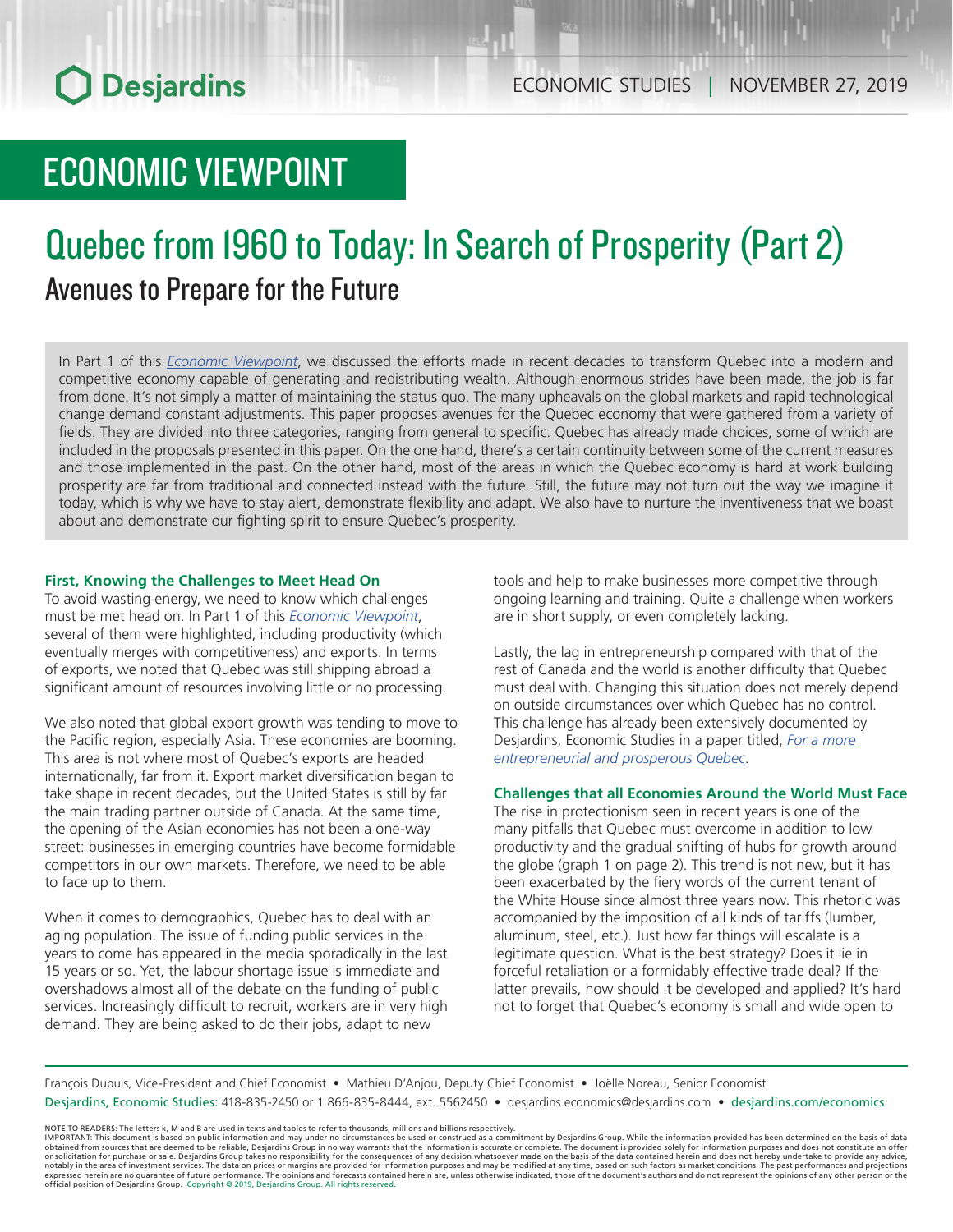### GRAPH 1

### Global trade: An increase in the value of trade targeted by restrictions has been noted in recent years



<sup>\*</sup> From mid-October 2018 to mid-May 2019.

Note: These figures are estimates and represent the value of trade targeted by trade measures. Source: World Trade Organization

the world. The growth potential of its businesses lies in foreign markets.

The surge in new technologies forces changes in the way things are produced, services provided, information communicated, work performed, and transactions negotiated and recorded, to mention just a few examples. In addition, developments never stop, which forces governments, businesses and individuals to constantly adapt. This is the way it is in Quebec and throughout the world. Knowing that the Quebec economy isn't the only one to have embarked on this technological marathon may offer some consolation, but we have to acknowledge that it's exhausting to keep up the pace. The digital revolution, while extremely promising in terms of all the possibilities, only serves to accelerate the already fast pace of change that businesses and people must manage. How can Quebec stay in shape and be one of the leaders when the other economies are also working hard to adapt?

How can we compete with other economies that seem to have unbeatable advantages? If we had to provide some clear examples, we could ask ourselves how can we compete with an economy as rich and as powerful as that of the United States, with which the demographic and trade balance of power is unequal to say the least? How can we compete with Germany, whose technological advances and manufacturing sector seem unbeatable? How can we compete with China, where the amount of available capital, and the number of workers and potential consumers is huge? That same country displays a very strong desire to succeed and to set up shop around the world. It has more political leeway than most democracies. How can we compete with India, with a population that is more highly educated than China's and a large labour force who want nothing more than to get down to work? All of these phenomena are happening simultaneously. They are, to a greater or lesser extent, reefs on which even the best strategies can run aground. However, one or more will have to be developed if we don't want to continually be in reactive mode.

We also have to keep in mind that these economies are up against major challenges, too, which can damage their apparent infallibility. In the United States, the federal debt has soared, and the economic and social inequalities are generating a lot of debate, which sometimes slows down the economy. In China, the environmental problems are rampant, and the Middle Kingdom is not without its own social problems. In Germany, the difficulty in recruiting workers is negatively impacting a manufacturing industry known for its performance and efficiency. As formidable as they may seem, all economies have their own problems.

## **Keeping with the Times**

The challenges change over time. When looking back at the recent past, we see that, from 2000 to 2009, emphasis was placed on reducing the fiscal and regulatory burdens on Quebec businesses. During this same time period, the debate surrounding the privatization of some public services resurfaced.

More recently, efforts focused on technology updates, sustainable development, the answer to the flagrant need for workers and the mobility of people and goods (transit projects in particular). Nonetheless, there is always one underlying concern: increased productivity and, by implication, innovation.

## **Initiatives Elsewhere in the World**

What are other countries and their businesses doing to adapt? Which solutions bear fruit? In short, what do those who have gone before us suggest? A review of the initiatives, strategies, action plans and suggestions from various sources helps to draw up a list of possible options. For the purposes of this exercise, they will be divided into three categories.

The first covers a vast area of interest: "Increasing the economy's potential for growth in the medium term," generally. The second type summarizes the measures aimed at "Supporting business competitiveness." The third and final category lists the initiatives designed to develop "Sector-based avenues with comparative advantages." Although efforts were made to divide the suggested solutions into three different segments, they are not mutually exclusive; some measures can apply to more than one solution category.

This summary is based on various sources and does not claim to be exhaustive. The ideas were put out by private or private-public promotional organizations, institutions that do research or disseminate public-policy ideas, public figures, researchers speaking on behalf of themselves or as a group, governments, public or private institutions active outside of partisan lines or commercial interests.

The avenues selected were also drawn from different perspectives: Quebec, Ontario, Canada, and international organizations, including the Organisation for Economic Co-operation and Development (OECD). Particular attention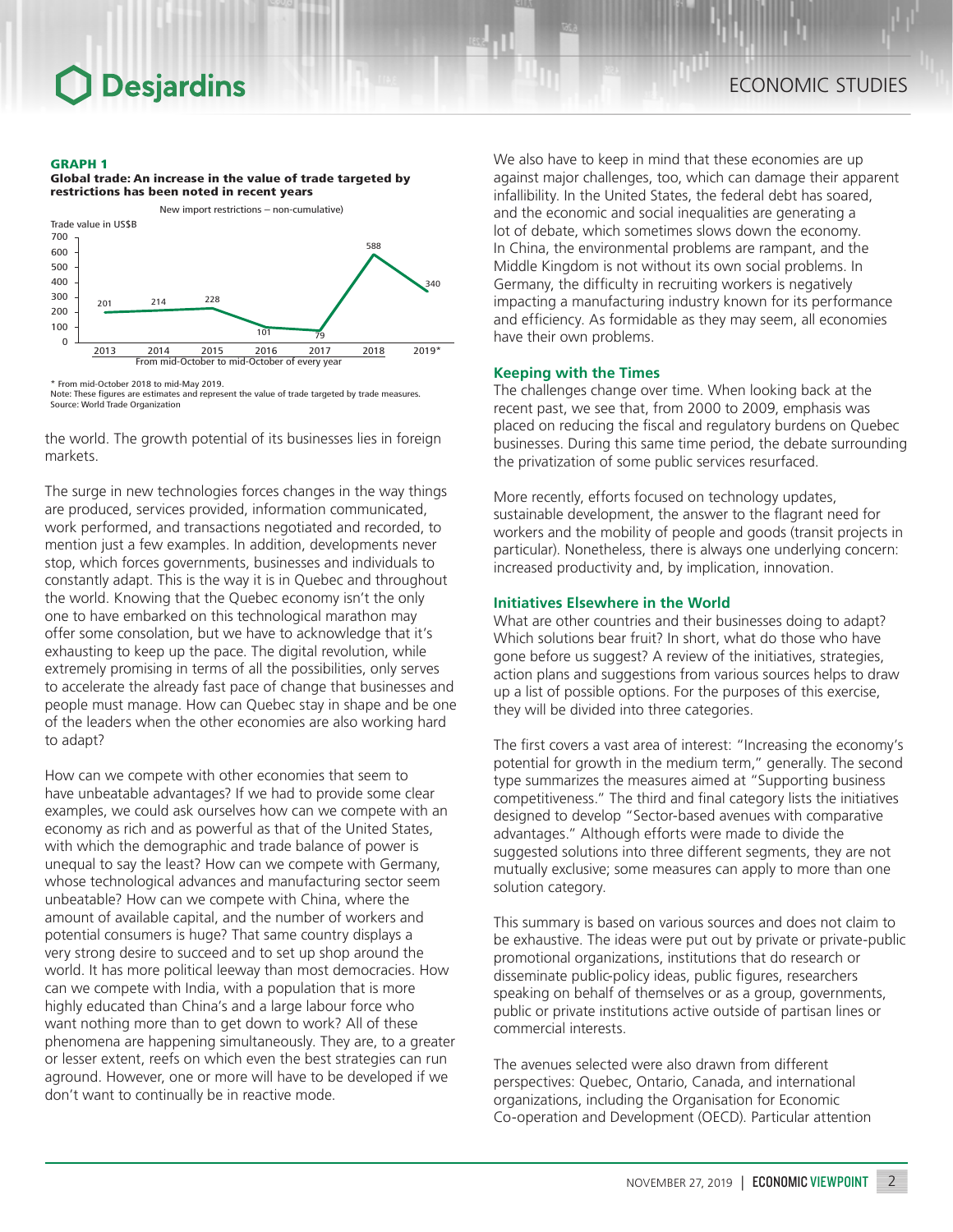was focused on Nordic countries, namely Finland, Norway and Sweden. Why look again at these countries, which we never stop comparing with Quebec? Because these governments, like Quebec, are evolving on the sidelines of major economies.<sup>1</sup> Their respective populations fall between 5 and 10 million and they have abundant sources of energy and natural resources. Moreover, like Quebec, their official language is not English (Finnish, Norwegian and Swedish) and they share a social-democratic political culture. It has to be said that we have a few interesting points in common.

## **Increasing the Economy's Potential for Growth in the Medium Term**

The ability of a country, government, district or province to generate growth is referred to as the potential of an economy. It is based on a number of factors, including demographics. Not everything is based on the speed at which the population is growing, but it does influence, in particular, the number of workers available to fill jobs. When there aren't enough workers to meet demand, the potential for economic development must be downgraded, unless productivity is increased, which is another way of growing the economy. Ensuring data, goods, services, individuals and ideas flow seamlessly can be a strategy to increase potential. The following section will address this particular issue.

Among the factors aimed at strengthening an economy's potential as a whole are the extent and the quality of the transportation infrastructure and logistics, which go hand in hand (table 1). This is far from being just a Montreal or a Quebec concern. This avenue is favoured all around the world. The free movement of goods remains at the heart of trade and economic prosperity. The flow of people is critical to maintaining strong cities and regions. It is fundamental in cities that are becoming

### TABLE 1

Avenues for the economy, as a whole: The economy's potential beyond the conventional avenues

- $\triangleright$  Infrastructure and transportation services
- $\triangleright$  Public transit
- $\triangleright$  Sustainable development: green energy, energy conservation
- ➢ Circular economy
- $\triangleright$  Greater Montreal and major cities as an economic engine

Source: Desjardins, Economic Studies

more densely populated. It relies, in particular, on a public transit system that is efficient, safe and reliable.

Other measures can help to increase the growth potential of an economy in the medium term. If the economy and, by extension, Quebec society, wants to continue to exist, it has no other choice but to adopt green technologies and think in terms of energy conservation. Even in this case, it's not just a local or national issue.

Some who have expressed their opinion on the matter go much further in advocating the need to focus much more closely on the advantages of the circular economy. According to the Pôle québécois de concertation sur l'économie circulaire, it is a manufacturing, trade and consumption system aimed at optimizing the use of resources at all stages of a product's or a service's life cycle in a circular logic while reducing the environmental footprint and contributing to the well-being of individuals and communities. Not only environmental groups are suggesting this. It is also being put forward by groups that we would not have naturally associated with this idea.

On this score, the Conseil du patronat du Québec in March 2018 released an [analysis](https://www.cpq.qc.ca/wp-content/uploads/2018/03/economie-circulaire-au-quebec.pdf) that identifies the sectors with the strongest potential for circularity. The identification of these sectors is based on studies conducted in the past (about a dozen were used). Those that were mentioned most often appear in table 2. They include, in particular, agri-food, energy, construction, metal and electronic products, recyclable materials, textiles, metals, minerals and chemicals as well as agriculture and forestry. In other words, a vast swath of the Quebec economy could be affected.

### TABLE 2

### Circular economy: Economic sectors in Quebec with considerable potential

| IN % OF GDP                    | <b>PRODUCTS USED IN PRODUCTION AND</b><br><b>INTERMEDIATE CONSUMPTION</b> |
|--------------------------------|---------------------------------------------------------------------------|
| Agri-food                      | 22.29                                                                     |
| Energy                         | 16.63                                                                     |
| Construction                   | 14.66                                                                     |
| Metal and electronic products  | 12.48                                                                     |
| Recyclable materials           | 7.49                                                                      |
| <b>Textiles</b>                | 3.52                                                                      |
| Metals, minerals and chemicals | 3.02                                                                      |
| Agriculture and forestry       | 2.00                                                                      |

Sources: Conseil du patronat du Québec, Daméco and Statistics Canada

Aside from the circular economy, the economy's potential could be increased through the role of economic engine Montreal and Quebec's major cities play. This idea was not underscored solely by organizations promoting Montreal. The McKinsey Global Institute, a research group with offices around the world, firmly believes that cities are a major source of productivity. So long as

<sup>&</sup>lt;sup>1</sup> In 2018, the population of the United States was approximately 329 million according to the U.S. Census Bureau, while roughly 342 million people lived in the euro zone in the same year according to Eurostat.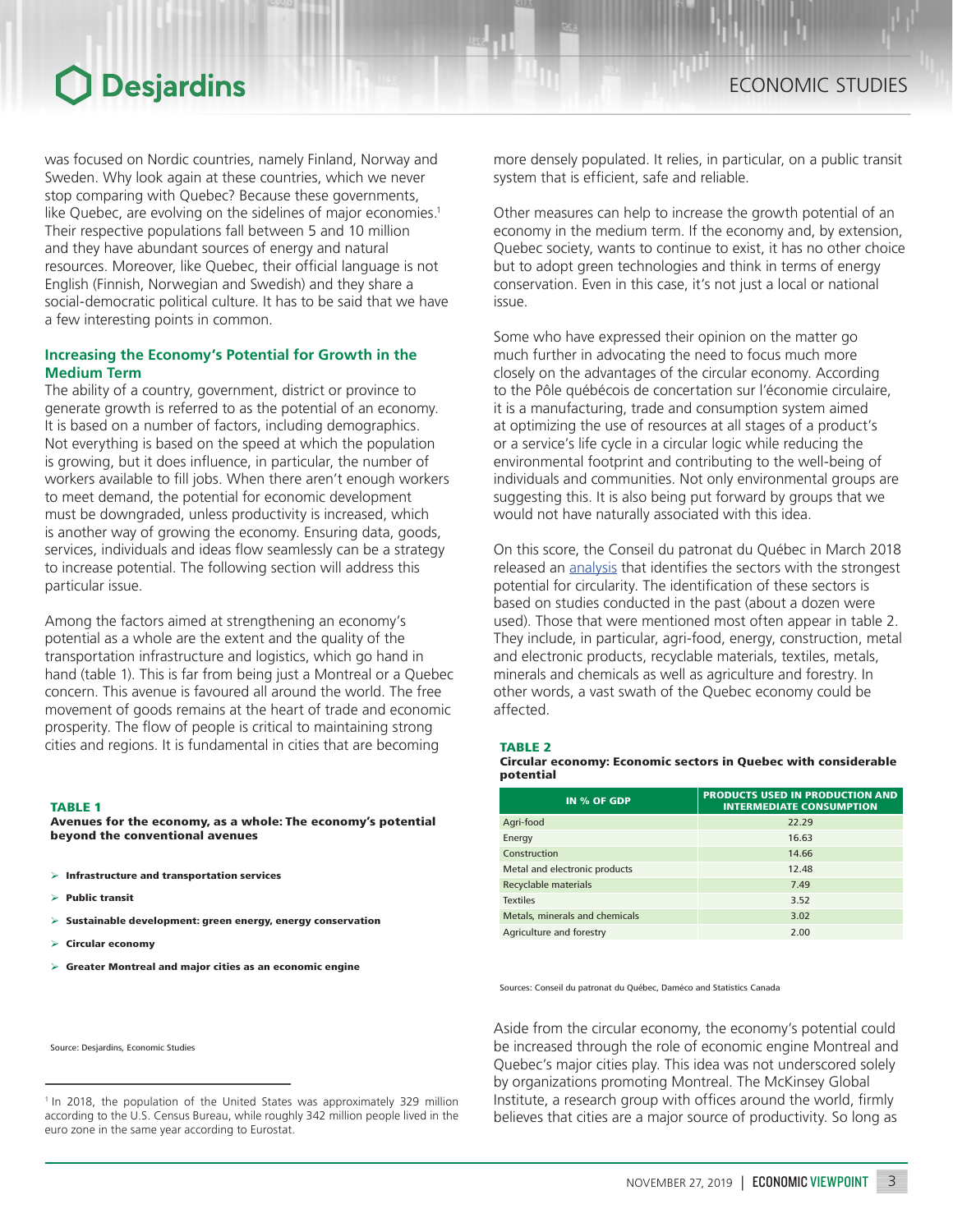they have a reliable transportation infrastructure and they offer a satisfactory quality of life (housing, living spaces, areas for manufacturing), they can generate significant productivity gains that benefit the whole economy.

The avenues identified in the first section require coordination between the different levels of government. Infrastructure is not essentially the responsibility of the municipalities, no more so than public transit or the role of the major cities is. Furthermore, investment in sustainable development and the circular economy is urgently required to ensure environmental sustainability.

## **Supporting Business Competitiveness**

We often think in terms of equipment and automation when it comes to business competitiveness. Strengthening businesses can be based on other parameters, especially labour. Developing skills in the workplace and ensuring high-quality academic learning are among the strategies put forward by many organizations and researchers here and around the world (table 3).

### TABLE 3

### Avenues to support Strengthening businesses

- $\geq$  Labour (skills, education)
- $\triangleright$  Inclusion (immigrants, persons with a disability, etc.)
- ➢ Entrepreneurship
- ➢ Productivity
- $\triangleright$  Innovation and ties between researchers and businesses
- ➢ Various measures to reduce red tape (streamline administrative formalities, simplify rules for SMEs, encourage greater trade flow)
- $\triangleright$  The digital shift:
- 
- Data, e-commerce, cybersecurity Digital technologies and applications: additive manufacturing, the Internet of things, blockchain, virtual or augmented reality, machine learning
- $\triangleright$  Ethical responsibility

Source: Desjardins, Economic Studies

Increasing a business's ability to adapt is critical at a time when everything is rapidly changing. To do this, some suggest more short-term training to make organizations and paid programs (paid‑internships) more flexible and ensure that workers who will leave one day can be replaced.

Several research groups suggest including more immigrants in response to the scarcity of workers. They also propose looking at groups that are considered only on occasion: First Nations, persons with a disability, or even veterans. Some U.S. states, such as Kentucky, are interested in veterans, young people in foster care or even people with a criminal record or substance abuse problems.

At a time when the labour shortage can jeopardize the expansion plans of some businesses, all avenues must be explored. Furthermore, allowing more people to work will also help the economy and have an impact on reducing income inequality. The

labour market provides social cohesion: bringing more people into the market reduces exclusion.

Among the ideas put forward to support business competitiveness, reinforcing entrepreneurship helps, on the one hand, to nurture new ideas and, on the other hand, to serve as a stimulus for companies that are already established. This idea was raised a number of times, especially in Quebec, where the business start-up rate has been below the Canadian average for many years.

Increasing productivity is also being called for throughout Canada and within member countries of the OECD. Competition from countries with the latest machinery and labour costs that are clearly lower than those of long-time industrialized nations leaves no other choice. We have to work differently and at a lower cost.

Innovation and cooperation between researchers and businesses are vital to a dynamic and diversified economic fabric. To avoid constantly being in reactive mode, each society must find the niches where it can excel and where it can choose to take the lead. This requires a climate of innovation, and research and business networks that are closely intertwined. This observation is shared throughout Quebec, Canada and the Nordic countries in particular.

Some researchers and independent labour groups that focus on the issues surrounding the economic performance of countries and business flexibility are calling for more flexible legislation (and fewer administrative restrictions). The demands touch on a number of areas in the life of a business. It's a matter of streamlining the administrative formalities, simplifying the rules for SMEs, reducing the tax burden, increasing the flow of trade, recognizing academic credentials, creating public-private partnerships, labour relations, etc. There are many demands and just as many sectors affected.

Shifting to digital has become unavoidable if not urgent. Not mentioning it would have been unthinkable. Given that a lot has been said and written about this topic for years, it doesn't seem useful to comment on it further other than to say that the issue has been discussed repeatedly, especially in the analyses published by Desjardins, Economic Studies.2

Organizations and businesses believe that ethical responsibility increasingly drives growth. We can ask ourselves how these two

<sup>2</sup> Desjardins, Economic Studies, *Perspective*: [Disruptive Technologies: Questions](https://www.desjardins.com/ressources/pdf/pers1904-e.pdf?resVer=1554901893000) [That Go Beyond the Economy](https://www.desjardins.com/ressources/pdf/pers1904-e.pdf?resVer=1554901893000), April 10, 2019, 5 p.; *[Retail Trade: Carving Out](https://www.desjardins.com/ressources/pdf/per1018e.pdf?resVer=1538660727000) [a Niche, and Holding On to It](https://www.desjardins.com/ressources/pdf/per1018e.pdf?resVer=1538660727000)*, October 4, 2018, 5 p.; *[The Commercial Food](https://www.desjardins.com/ressources/pdf/per0718e.pdf?resVer=1530794960000) [Service Industry: Coming Through!](https://www.desjardins.com/ressources/pdf/per0718e.pdf?resVer=1530794960000)*, July 5, 2018, 5 p.; *[Hotel Operators: Full](https://www.desjardins.com/ressources/pdf/per0518e.pdf?resVer=1527773390000) [Speed Ahead](https://www.desjardins.com/ressources/pdf/per0518e.pdf?resVer=1527773390000)*, May 31, 2018, 5 p.; *[New Technologies: Hardly a Quiet Revolution](https://www.desjardins.com/ressources/pdf/per1117e.pdf?resVer=1511981533000)*, November 30, 2017, 5 p.; *[Quebec's textile industry embraces technology](https://www.desjardins.com/ressources/pdf/per0917e.pdf?resVer=1506524501000)*, September 27, 4 p.; *[E-commerce Is Here to Stay](https://www.desjardins.com/ressources/pdf/per0817e.pdf?resVer=1504017366000)*, August 29, 2017, 4 p.; *The [Furniture](https://www.desjardins.com/ressources/pdf/per0717e.pdf?resVer=1500039599000) [Industry Regains Some of Its Lustre](https://www.desjardins.com/ressources/pdf/per0717e.pdf?resVer=1500039599000)*, July 5, 2017, 4 p.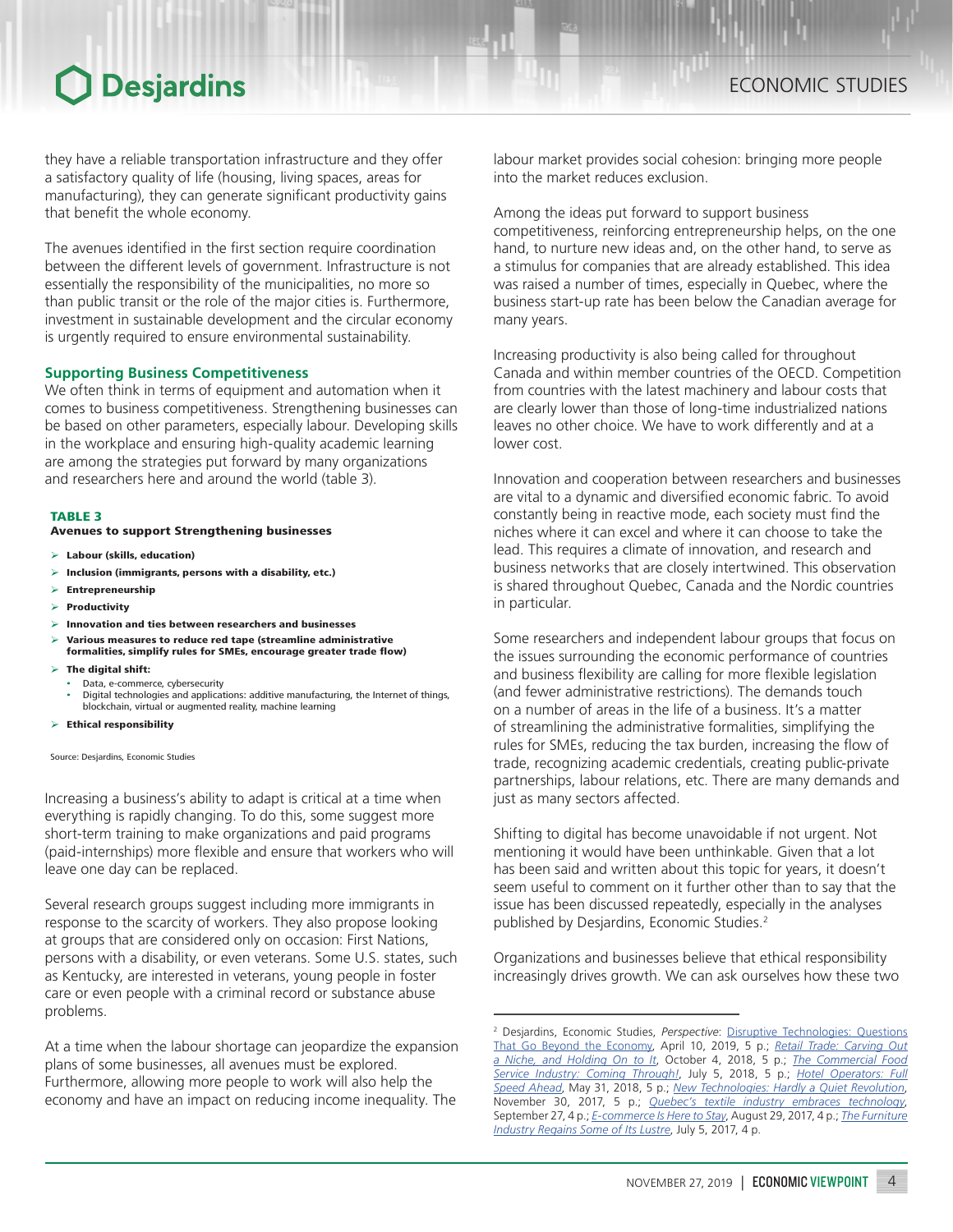concepts are compatible. In fact, one theory is beginning to form around the fact that a business's commitment to causes, beliefs or values is an ethical act. For example, business or management decisions in favour of sustainable development can generate a certain social capital on the part of the population and ultimately inspire trust.

Business actions can also target a cause to fight certain illnesses, support a group of people in need, support citizen initiatives, etc. These concrete actions must be consistent with the past decisions of the companies implementing them. They must also be consistent to judge their depth. On the other hand, failure to respect workers, privacy or the environment, for example, can work against businesses.

The means of supporting business competitiveness depend on people (labour, entrepreneurship, research, and social responsibility, among others), science and technology (increased productivity through automation and the shift to digital), and the conditions in which they are evolving (legislation in particular). This account is not exhaustive, but it does provide an overview of the range of levers available.

## **Sector-Based Avenues with Comparative Advantages**

Are there sectors that are more promising than others? The answer is yes, according to a number of analysts. The areas that the sources consulted agreed on are identified in table 4. They include, in particular, life sciences and health technologies. Quebec already got the message a long time ago in this regard. For example, the Montreal area has a cluster (Montréal InVivo) that groups together the strengths already in place (businesses, research centres and learning institutions). Still, life sciences and health technologies are not limited to Greater Montreal. Throughout Quebec, they have their toeholds, especially around Quebec City, where the successful cluster Québec NUTRI is growing.

Natural resources, which may have been shunned in the early 2000s because information technology and

### TABLE 4

Sector-based avenues: the development of promising sectors

- $\triangleright$  Life sciences and health technologies
- ➢ Natural resources:
- Energy, forestry sector
- ➢ Artificial intelligence: • Business development and applications
- $\triangleright$  Space technologies
- $\triangleright$  Bioeconomics (e.g., the use of biomass)
- $\geq$  Advanced and new materials
- ➢ Geoengineering
- $\triangleright$  New computer technologies
- ➢ Creative sectors: • Cultural industries, digital content
- ➢ Electrified transportation, electric vehicles
- 

Source: Desjardins, Economic Studies

communications seemed to offer a lot more in terms of innovation and growth, remain an asset. They also offer many opportunities for development for Quebec. We are rediscovering their potential. A greater understanding of the properties of wood helped in the development of innovative products, such as engineered wood and "greener" products. By getting to the heart of the fibre, unheard-of applications in areas as diverse as clothing, cosmetics, automotive parts and chemicals were developed. Moreover, conventional uses were re-examined based on a better understanding of the physical and mechanical properties of wood, especially in the construction industry.

Wood is not the only resource worth its weight in gold. Energy, whether hydroelectric or not, is at the core of the development and well-being of societies around the world. This quest for energy is a global issue, which is why it is identified as a promising sector. Quebec has the resources but also an enviable and highly sought-after know-how in areas such as hydroelectric and wind energy.

At the other end of the spectrum, the intangible, the value of artificial intelligence is rising. The development potential is huge, and many of the sources consulted mentioned it. For now, some applications are coming to fruition, but others, according to researchers, require a lot more work, despite the fact that significant progress has already been made. The Montreal area is one centre under development. However, cities and areas such as Toronto and San Francisco are one step ahead. In December 2018, it was announced that the Institut québécois d'intelligence artificielle (Mila) would receive nearly half of the \$30M promised by the Canadian government. This money will help to fund the first cohort of researchers in artificial intelligence in the country. Aside from Canada and the United States, other countries sensed the huge potential of artificial intelligence and are already hard at work. France, Singapore, China, Germany and the United Kingdom all come to mind. The competition in this field is fierce.

Space technologies are also among the promising sectors. In the past, many developments associated with conquering space found their way into everyday applications. For example, organic membranes to recycle water in space that are now used on earth to purify water, textiles used today in running shoes and survival blankets, or magnetic resonance imaging all illustrate how highly-specialized knowledge was transferred to everyday life. Beyond the patents filed and with the potential to pay off in a big way, investing in space technologies also helps to maintain a skilled and driven workforce with the knowledge to make inroads into a number of fields. It's an attractive proposition for businesses.

Among promising sectors, bioeconomics is making a good impression. The need to take the environment into account in economic development offers many opportunities to do things differently. This is why bioeconomics, which seeks to reuse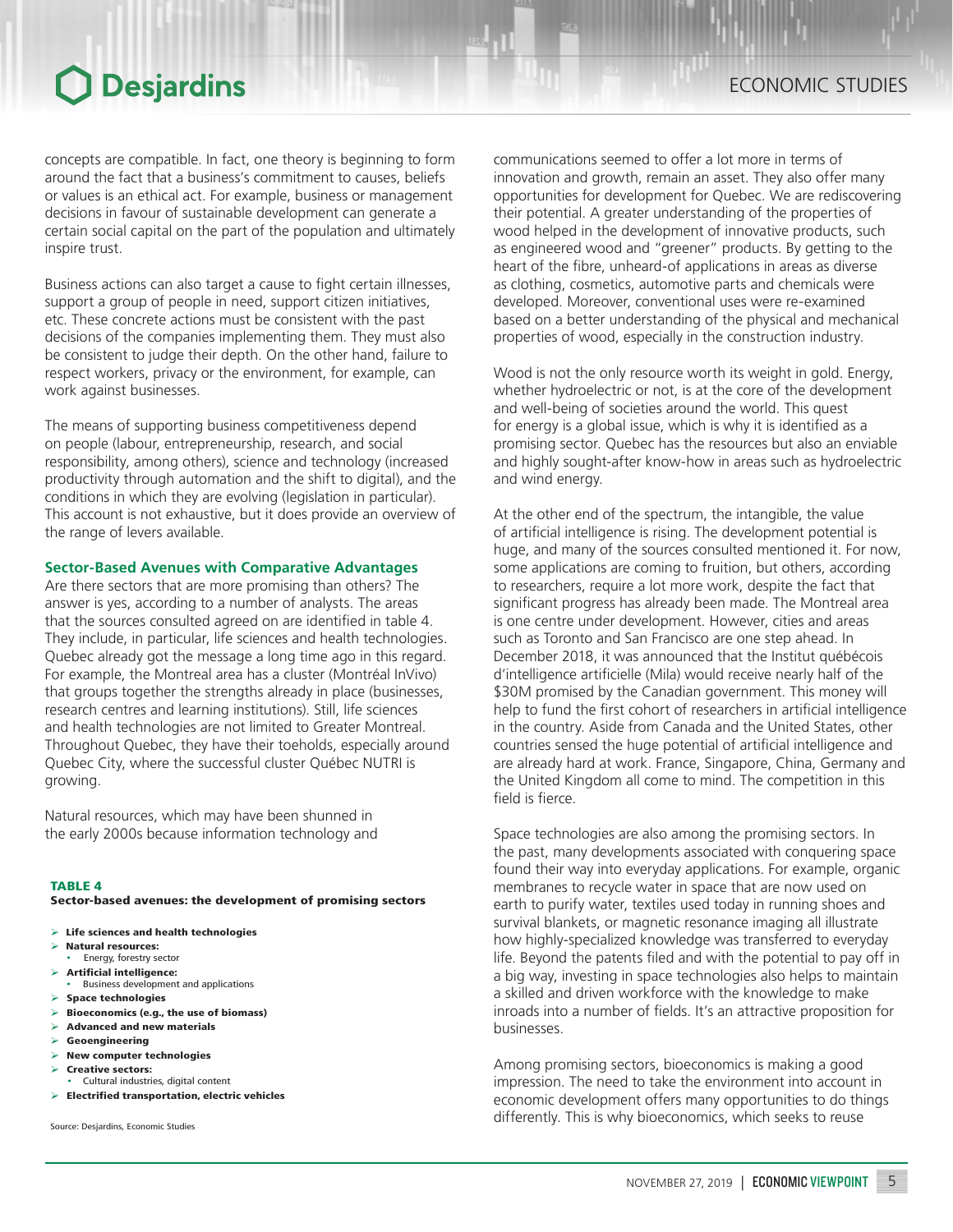natural resources, includes the production and processing of biomass (agricultural and forest, in particular) to feed animals and humans, and to produce energy. This industry offers solutions to the negative environmental impact of the conventional practices used to produce food, packaging, textiles, automotive parts, and so on. One of its goals is to replace some fossil fuels. Quebec has the basic resources and research teams, which are already active in an industry that can only grow in the coming years.

Advanced materials are another avenue identified as having noteworthy potential. While they aren't exactly new, they are creating a buzz at the moment. These materials and processes have properties that are highly sought-after, in fact. They are useful primarily because of the way they work and they are infiltrating all areas of economic and human activity, just like communications and information technology did in recent decades.

They are seen primarily as an answer to energy problems (new solar panels, lighter alloys in transportation equipment, superconductors to transmit electricity, etc.). They also play a role in the development of alternative materials and the use of less harmful processes to extract raw materials. They are sought after to meet the need for greater food safety (quality, hygiene, etc.), personal safety (citizens, police officers, firefighters, soldiers, patients, etc.), business security (trade secrets, sensitive data, physical access, etc.), and even government security (information on citizens, decision-making and managerial processes, etc.). In short, they are seen as part of the solution to the problems of modern society.

Quebec has already been investing in this sector for the last 25 years. In 2017–2018, there were around 340 businesses and approximately 500 researchers active in this field in Quebec. A more detailed [analysis](https://www.desjardins.com/ressources/pdf/per0918e.pdf?resVer=1536151401000) was carried out by Desjardins, Economic Studies, in September 2018. It explains more about advanced materials.

Among the sectors undergoing rapid development, geoengineering has found its niche. Mentioned by some as an area likely to drive the economy, not all would agree. It is defined as a set of techniques whose aim is to modify the climate.<sup>3</sup> Its supporters see it as a way of doing something to stop climate change. In contrast, those against it believe that the current problems will only get worse, not be stopped. One thing is certain: the debate has begun.

Among the other sector-based avenues highlighted, there are new computer technologies. Earlier, we mentioned the digital shift (data, cybersecurity, additive manufacturing, the Internet of things, etc.) and artificial intelligence. This time, those interested

in computer technologies are invited to join a real revolution. We're talking about quantum information. The work done to date makes it possible to believe that the computing capacity of today's computers could be massively increased thanks to this development. It's too early to see all the potential applications, but the possibilities envisioned are already the stuff of dreams.

If there is one area where Quebec is making its mark, it's in the creative sector. This is also a sector filled with potential that was identified by researchers, all kinds of organizations and public administrations on various continents. It covers a lot of applications: architecture and design, fashion, multimedia, video games, digital arts, visual effects as well as augmented and immersive reality, to name but a few. These fields are evolving, with their limits far from having been reached. Quebec already has certain advantages as a result of the choices made in the past and supported by successive governments. There's no time to sit back and relax because the competition in this area is strong and the financial means are often huge elsewhere in the world.

Lastly, Quebec's abundant hydroelectric power is motivating universities, research centres, business people, public administrations and politicians, in particular, to drive the idea of electrifying transportation. Moving people (using public transit and individual means) and goods is essential to the strength of economies, as was mentioned earlier.

At a time when the environmental imperatives demand a review of the way things are done, clean and renewable energy offers an alternative. Many see electrified transportation as a way to kill two birds with one stone, i.e., reduce the environmental footprint and work to ensure Quebec's prosperity (maintain and develop a know-how recognized internationally, invest, etc.). Furthermore, the Quebec government has hit the ground running by making public, in October 2015, its *[Action Plan](https://www.transports.gouv.qc.ca/fr/ministere/role_ministere/electrification/Pages/electrification.aspx) to electrify transportation* between 2015 and 2020.

The identification of sectors provides insight and establishes the actions that can be or are already being undertaken to generate wealth. It is worth noting that Quebec is already involved in most of those that were used for the purposes of this exercise. Admittedly, the examples provided are far from exhaustive. However, they do provide an overview of the sectors in which Quebec believes it has the strengths and it hopes to excel. Some avenues existed in the 1960s (energy and raw materials, in particular) as levers of development. However, we were far from imagining at that time, and even 25 or 30 years ago, that we would be counting on artificial intelligence, bioeconomics, advanced materials, creative industries or electrified transportation to make Quebec's economy and society thrive.

## **Taking New Avenues**

Low productivity, the shift in trade towards the Pacific region, an aging population and the lack of entrepreneurial spirit are some of the challenges facing Quebec at the dawn of the third decade

<sup>3</sup> Renaud MANUGUERRA-GAGNÉ, *[La géo-ingénierie est une méthode de contrôle](https://ici.radio-canada.ca/nouvelle/1118596/geo-ingenierie-solution-changement-climat)  [du climat qui peut prendre plusieurs formes](https://ici.radio-canada.ca/nouvelle/1118596/geo-ingenierie-solution-changement-climat)*, Radio-Canada, updated on Saturday, August 18, 2018 at 4:53 a.m. (Consulted on February 1, 2019).